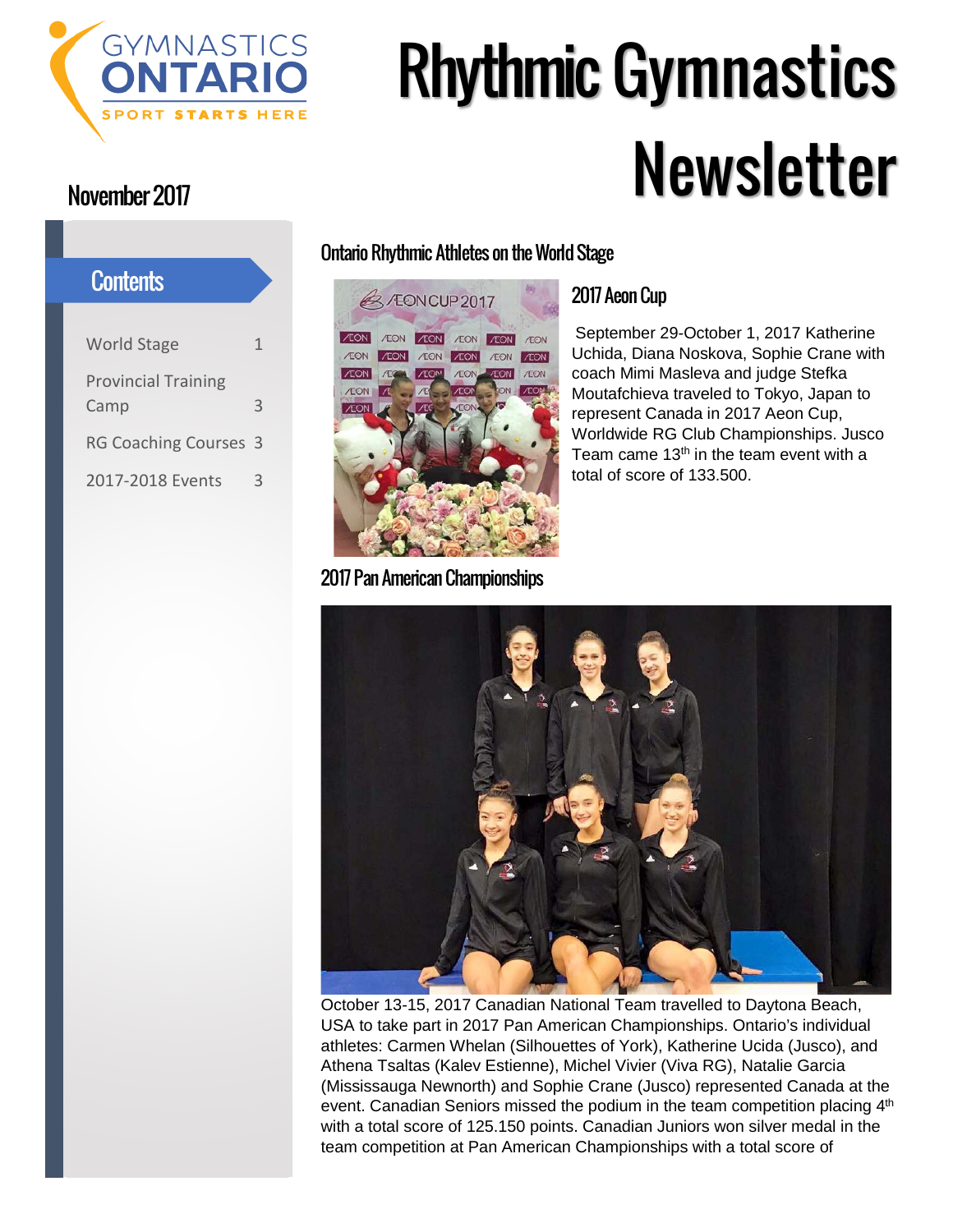

## RG Newsletter November2017

136.100. At the event finals, Michel Vivier won gold on hoop, silver on ribbon and bronze on ball and clubs bringing her total to six medals. Below are the rest of the Canadian results in finals:

- Sophie Crane (Jusco RG) Hoop, 7th (12.900)
- Natalie Garcia (Mississauga Newnorth) Ribbon, 4th (12.950)
- Natalie Garcia Ball, 4th (13.800)
- Natalie Garcia Clubs, 4th (13.850)
- Carmen Whelan (Silhouettes of York) Hoop, 5th (15.050)
- Katherine Uchida (Jusco RG) Hoop, 7th (13.900)
- Carmen Whelan Ball, 5th (14.700)
- Katherine Uchida Ball, 6th (14.600)
- Carmen Whelan Clubs, 6th (13.500)
- Carmen Whelan Ribbon, 6th (12.150)
- Junior group (Vancouver, BC) Rope, 5th (11.750)
- Senior group (Toronto, ON) Hoop, 4th (14.950)
- Senior group  $-$  Ball, 4th (14.400)

#### For complete competition [results click here](https://usagym.org/pages/events/2017/panamchamps/results_r.html)

## Ontario AGG Athletes Shine at World Cup, Four Continents and United Cup



November 24-26, 2017 Ontario athletes from Jusco, Kalev Estienne, Ritmika, and York Stars travelled to Chicago to take part in several AGG events: World Cup and Challenge Cup Finals, Four Continents, and United Cup.

Children team Rosebuds (Ritmika) placed first in Four Continents and United Cup. In the novice category Beautiful Creatures (York Stars) took gold in Four Continents and United Cup followed by Florencia (Jusco) who took silver in both competitions. Junior team Canadiana (Kalev) placed 3<sup>rd</sup> in Four Continents and 5<sup>th</sup> in Challenge Cup Finals. Rhythmic Expression, a senior team from Kalev took silver in Four Continents and placed 7<sup>th</sup> in the World Cup Finals.

## Congratulations to all athletes, coaches, and judges for amazing results!